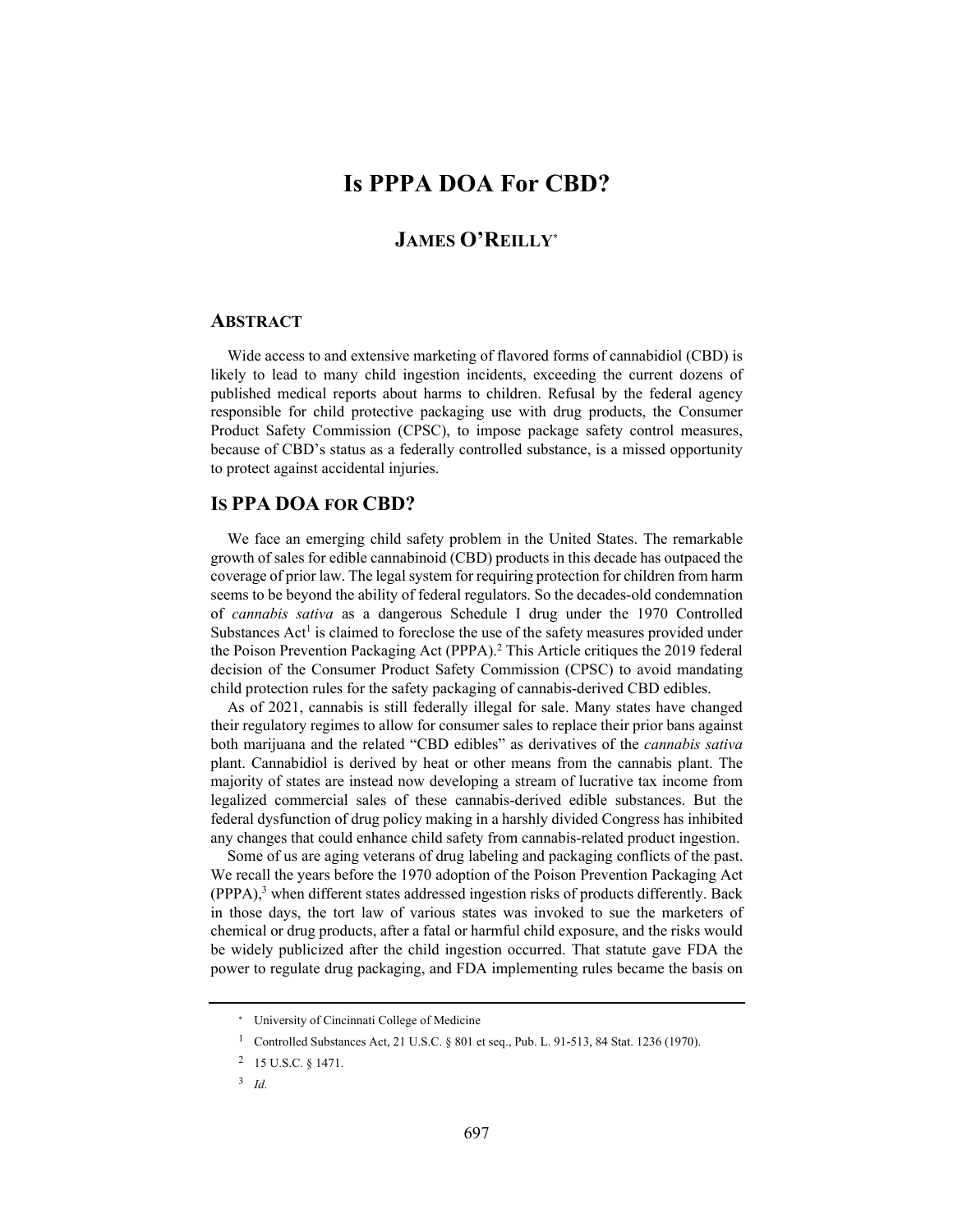which private sector consensus standards for package security were expanded into mandates.<sup>4</sup> These safety standards and their governmental equivalents<sup>5</sup> were intended to shield the dangerous products, such as pesticides or prescription drugs, from easy access by curious children.

A child can act like a food explorer, attracted to small colorful items with pleasant smells that might taste better than the child's usual breakfast or lunch snacks. A handful of cannabis-derived gummy bears made with CBD may seem very tasty to the inquisitive three-year-old toddler. "What's this yellow pill in the dish next to mom's bedside? How does it taste?" But the products might be potent enough in their brain effects to raise medical concerns about possible consequences for the safety of the child.

The 1970 PPPA was intended to be the shield that assured parents that dangerous drugs would be out of reach of children, and FDA was the original user of its package limitation powers.<sup>6</sup> So when CPSC was established in the 1972 Consumer Product Safety Act, this transferred statute was hailed as a great legal resource for keeping risky substances away from toddlers, whose attraction to pills and tablets could lead to serious adverse effects.<sup>7</sup> Subsequent amendments allowed CPSC to "prohibit the packaging of such substance in packages which it determines are unnecessarily attractive to children."8

Fast forward a half century: CBD edibles are a remarkably fast-selling group of products. They draw their potency for adult consumers from the chemical and heat extraction of liquid cannabidiols, derived from the active cannabis material within cannabis flower and stems. 9 These become edible through inclusion into tasty and well-fragranced candy-like vehicles into which the CBD is suspended.<sup>10</sup>

Is there a risk? How severely these cannabis-derived drug effects will impact the child's brain is a function of the child's age, the evolution of the child's digestive system, and the number of candies ingested. Because I lack the credentials to pack that medical assessment into a law journal article, I leave specific epidemiological evaluation of the risks of adverse effects to the growing amount of discussion in the pediatric medicine journals.11 The sophisticated reader, like the manufacturers of these attractive cannabis-derived candies, could spend hours absorbing the many pediatric journal findings about child ingestion risks.12 These risks from child ingestion are undeniable.

<sup>4</sup> *See* INTERNATIONAL ORGANIZATION FOR STANDARDIZATION, ISO 8317 (2015); INTERNATIONAL ORGANIZATION FOR STANDARDIZATION, ISO 13127 (2012); ASTM INTERNATIONAL, ASTM D3475 (2020).

<sup>5 16</sup> C.F.R. § 1700-1–20.

<sup>6</sup> These rules were transferred from the now-deleted FDA rule 21 C.F.R. Part 295 and transferred to the Consumer Product Safety Commission at 16 C.F.R. § 1700-1–20 in 38 Fed. Reg. 21,247 (Aug. 7, 1973).

<sup>7</sup> MICHAEL R. LEMOV, CONSUMER PRODUCT SAFETY COMMISSION §15.21 (1981).

<sup>8 15</sup> U.S.C. § 1472(d).

<sup>9</sup> LEMOV, *supra* note 7, §15.21; JAMES T. O'REILLY & EDGAR J. ASEBEY, LEGAL GUIDE TO THE BUSINESS OF MARIJUANA: CANNABIS, HEMP & CBD REGULATION (2020).

<sup>10</sup> LEMOV, *supra* note 7, §15.21; O'REILLY & ASEBEY, *supra* note 9, at 15–21.

<sup>11</sup> John R. Richards, Nichelle E. Smith & Aimee J. Moulin, *Unintentional Cannabis Ingestion in Children: A Systematic Review*, 190 J. PEDIATRICS 142–52 (2017).

<sup>&</sup>lt;sup>12</sup> Alice E. White, Christine Van Tubbergen, Brianna Raymes, Alexandra Elyse Contreras & Elaine J. Scallan Walter, *Cannabis-Infused Edible Products in Colorado: Food Safety and Public Health*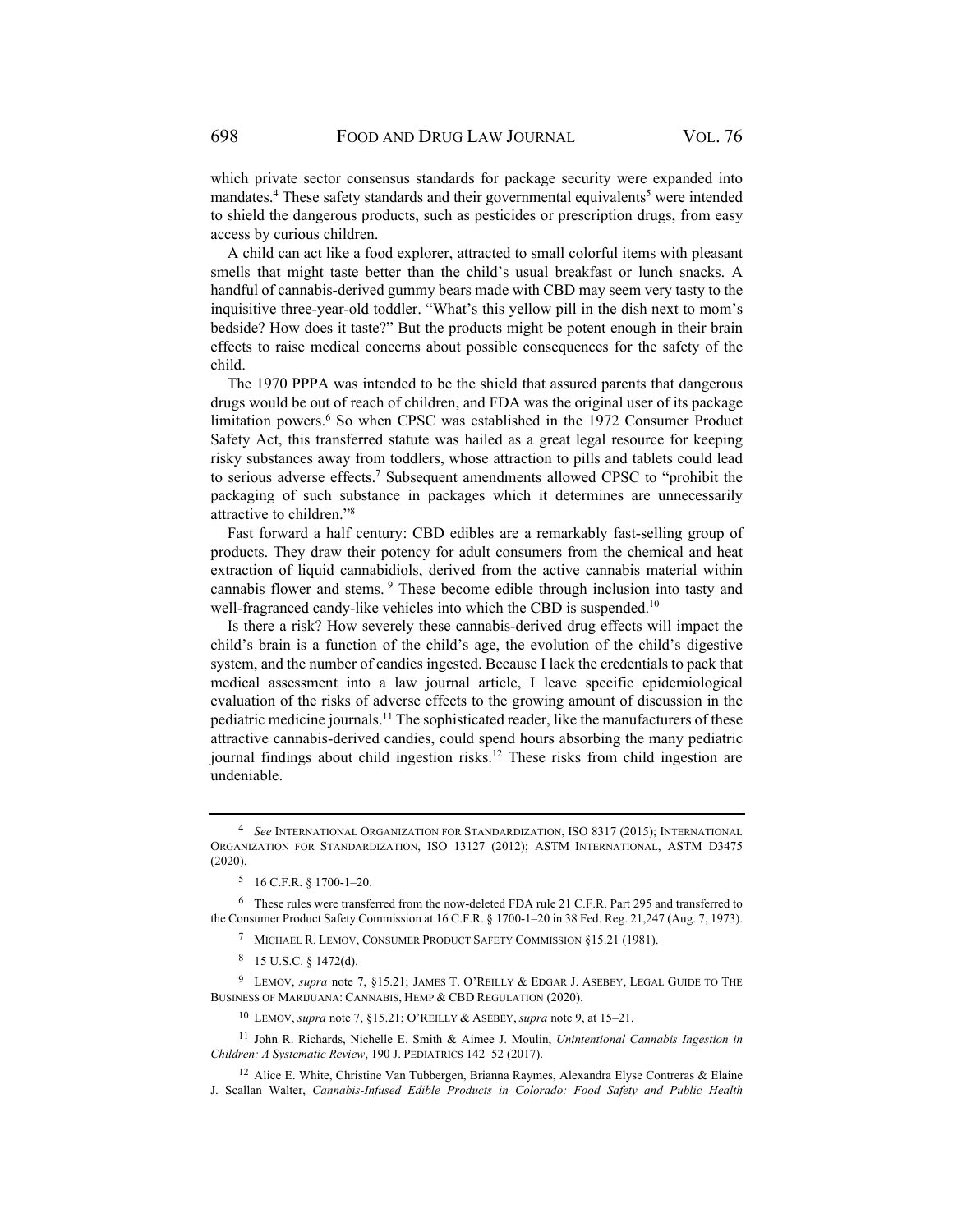But we can pose the systemic question: is there a proper federal role for protection of young children from inadvertent ingestion of CBD, in the dosage forms that tend to be attractive? The PPPA undoubtedly applies to prescription drugs such as Epidiolex, a prescription drug that is derived from cannabis and from conventional cancer medications.13 Why shouldn't makers of candies such as gummy bears with CBD contents be required to place their cannabinoid products in similar safeguard packaging? Why would career safety regulators choose to remain mute?

The criticism is well asserted: CPSC abdicated its primary role in poison prevention when it ruled in December 2019 that it cannot apply the federal PPPA to products that contain CBD, because these cannabis-infused products are deemed unlawful in interstate commerce under the 1970 Controlled Substances Act.<sup>14</sup>

Should the federal statutory prohibition on sales of cannabis excuse CPSC from making any effort to apply poison prevention techniques to CBD gummy bears and other cannabis-derived candies? If not CPSC, then who at the federal level should be expected to intervene to help children?

A state safety regulator could do so, yet cross-border shipments of CBD are so frequent that they defy any willing state's ability to regulate packaging. Can the child ingestion impacts of CBD products be considered important enough for a new federal rule? Please read the medical literature and examine the existing subcategories of rules before responding. CPSC special packaging rules have regulated prescription drugs, acetaminophen, aspirin, ibuprofen, naproxen, and many drugs that have been moved to over-the-counter (non-prescription) sales.<sup>15</sup> Why not also regulate CBD? Will a patchwork of multiple states with varying requirements be an adequate response to the tearful parent whose child lies on the gurney in the emergency room? Yes, caregivers, parents, and grandparents could have prevented the child from experiencing these harmful consequences.

We acknowledge that CBD regulatory efforts have varied widely among the states. Observers have seen that in a few states, there are active cannabis regulatory supervision roles with staffs of administrators who are tasked to oversee the sites of cannabis and CBD marketing.16 We can speculate that some states might have a field auditing unit reporting to their cannabis regulatory agency, and we could suppose that the state field unit might have the capacity and time with which to investigate and respond against CBD ingestion reports . . . or not. We can speculate that state poison control centers may be gathering CBD ingestion reports from emergency room statistics . . . or not.

14 OFF. OF THE SEC'Y, CONSUMER PROD. SAFETY COMM'N, letter to J. O'Reilly denying petition to regulate (Jan. 2019) (on file with the author).

*Implications*, 110 AM. J. PUB. HEALTH 790–95; Jennifer M. Whitehill, Julia A. Dilley, Ashley Brooks-Russell, Lucia Terpak & Janessa M. Graves, *Edible Cannabis Exposures Among Children: 2017–2019*, 147 PEDIATRICS 147 (2021).

<sup>13</sup> Press Release, U.S. Food & Drug Admin., FDA Approves First Drug Comprised of an Active Ingredient Derived from Marijuana to Treat Rare, Severe Forms of Epilepsy (June 25, 2018), https://www.fda.gov/news-events/press-announcements/fda-approves-first-drug-comprised-activeingredient-derived-marijuana-treat-rare-severe-forms [https://perma.cc/HB7G-JGH2]; 16 C.F.R.  $§ 1700.14(a)(4).$ 

<sup>15 16</sup> C.F.R. § 1700.14.

<sup>16</sup> State regulatory coverages vary. *See* O'REILLY & ASEBEY, *supra* note 9, §16:7.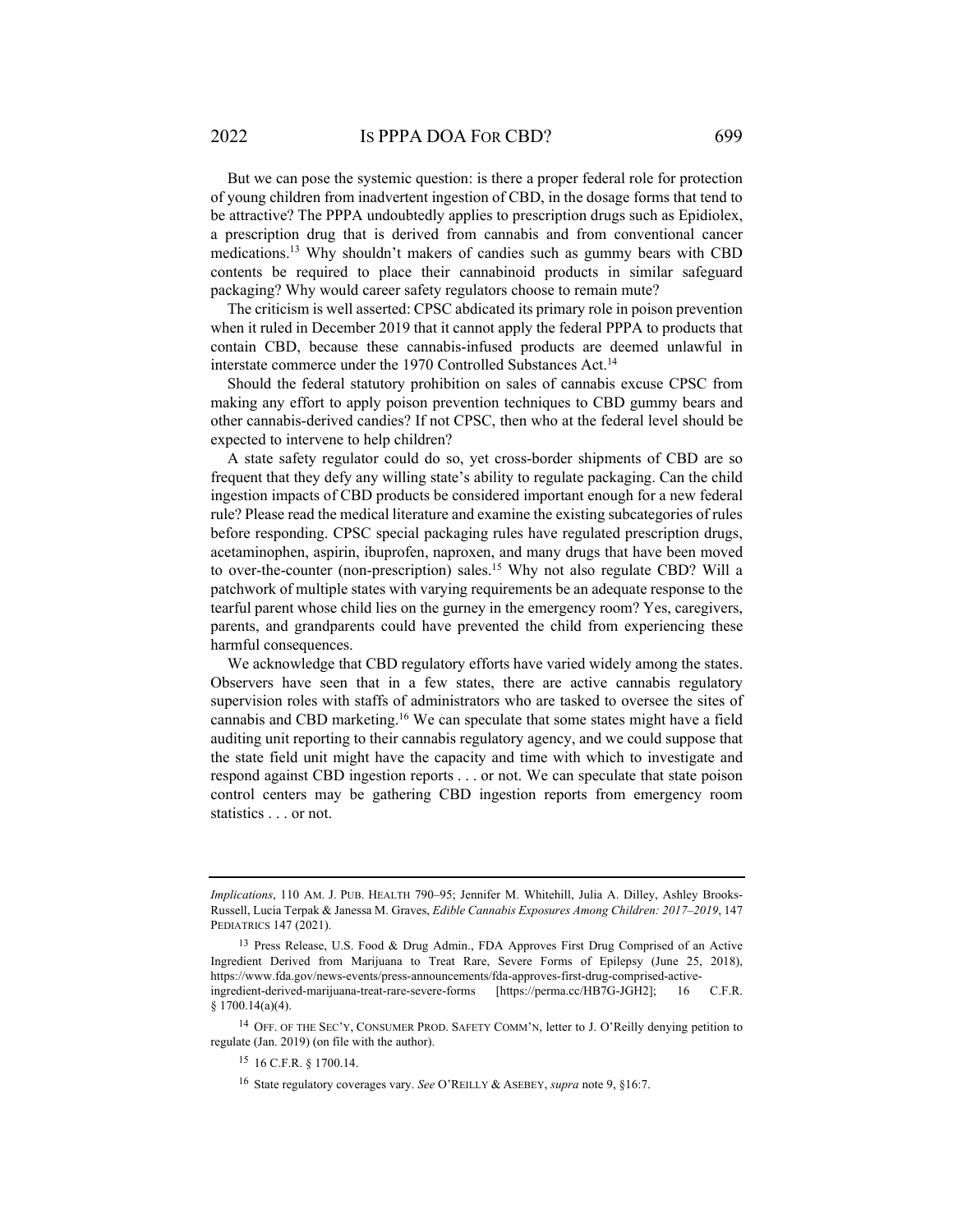Are those putative state requirements for CBD-derived products sufficient to deal with risks from nationwide distribution of these products? Are deaths or more likely neurological harms going to be enough of a track record to induce state regulators to sound the alarm? The lobbying power of the CBD industry seems to be growing in recent years at the state level.

Why would I care? After decades of teaching tort classes and updating my texts on product safety, marijuana, hemp, and administrative rulemaking, I worry that a wide variety of lax state regulations are inadequately formulated and sparsely enforced, where they even exist. A state-by-state evaluation of regulations on CBD safeguards has not yet been accomplished. I expect that numerous fragmented state-level rules will allow many cannabis-derived product manufacturers to package their CBD gummy bears in one state and sell these packages in many other states without inhibition by varying or absent state rules. Simply put, state variations do not uniformly protect America's children, and uniform federal packaging rules may save children from harm.

Could CPSC have chosen to act? The federal budget<sup>17</sup> for CPSC is \$140,000,000 in fiscal 2022, and a total of 516 employees are budgeted for its safety activities nationwide.18 By contrast, the several state resources for policing CBD sales vary. To my knowledge, no one source has compiled the data points showing how much each state's budget will expend in 2022 for state regulation of CBD products packaging. So, the debate over operational responsibility for CBD childproofing goes muted and virtually unnoticed, below the radar of other safety measures.

I concede to the reader that any proposal for new regulatory oversight roles is likely to be confronted by the industry's avid (and very well-funded) defenders, as immediate resistance can be expected: "What's that professor smoking? He is making this up! Just trust the parents to prevent child ingestion problems! Who needs to interfere with the cute bowl of yellow gummy bears?"

Some will aver that products liability exposure might stimulate insurance companies to become the surrogate safety police. "Jane's CBD Gummies, Inc." might seek to purchase liability insurance. The loss control manager of the insurer might send its underwriter to examine the clinical experiences of the CBD product line, for which liability insurance coverage policies are going to be written and renewed. Readers of *Business Insurance* magazine are conscious of the conflicts that frequently arise when an insurance carrier rejects a marketer's request for prospective coverage of its product liability risks.

If the insurance underwriter is even aware of the ingestion risk medical issues, the marketing company might tell the underwriter that the liability risks are miniscule, because the child's caregiver would certainly safeguard the child from ingesting gummies. But pause and reflect on the scenario: assuming that the CBD parent is "getting a buzz on," will that mellow-mood cannabis consumer be cognizant of the risks that toddler "consumers" are confronting in their home?

Look beyond insurance underwriting to the specific steps of a product liability case: the tort is claimed to be a CBD company's negligent failure to package its CBD candyflavored edibles in child-resistant packaging (there are no absolutely "child proof"

<sup>&</sup>lt;sup>17</sup> OFF. OF MGMT. & BUDGET, EXEC. OFF. OF THE PRESIDENT, THE BUDGET FOR FISCAL YEAR 2022, OTHER INDEPENDENT AGENCIES FY22 1255 (2021), https://www.whitehouse.gov/wp-content/uploads/ 2021/05/oia\_fy22.pdf [https://perma.cc/8V7Z-7VZ6].

<sup>18</sup> *Id.*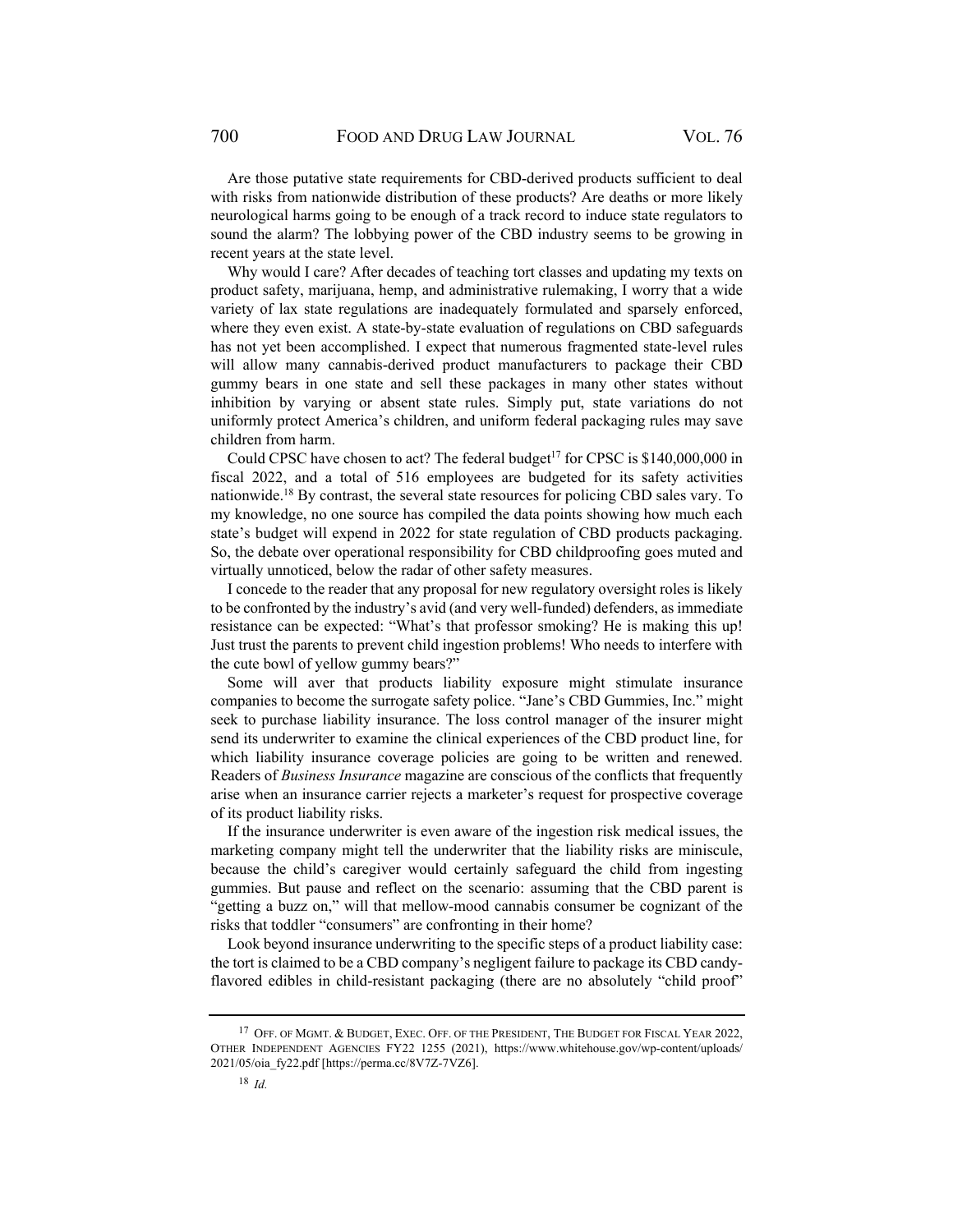packages, only child-resistant ones). Is the tort of parental negligence foreseeable? The parent's opening of their purchased bottle of fifty CBD edibles is step one. The parent's careless placement of perhaps twenty candies in a bowl next to their living room couch is step two. Step three, the child's eating those gummies, might lead to the parent's call for the ambulance. A potential products liability claim against the CBD edibles maker may be asserted at step four, after the medical recovery or a sad ending for that child.

The neglect of any physical security for access to the edible candies, such as a shrink-wrapped card inside that package, was the cost-saving decision the CBD marketing company made as it designed its packaging. The consequence of that casual corporate package-design decision is that the company manager opted to save costs and to forego the benefit of securing these CBD edibles against the risk of the child's foreseeable access.

As the longtime editor of the American Bar Association's *Products Liability Newsletter*, I can attest that insurers rarely study product packaging failure events. The West Publishing monthly *Verdicts Settlements & Tactics* has chronicled accidental injury data for many years, yet I have not found reports of jury awards or settlements for CBD edible products. So we may ask, are the medical literature reports of child ingestion harm all wrong? Just how remote is the risk of adverse effects from CBD child ingestion? Would a defense-funded clinical study among parents of toddlers who would ingest CBD be ethically feasible to conduct? How much would a local civil jury award for long-term brain-impairment claims by an aggrieved parent on behalf of their toddler or young child?

Assume the plaintiff's expert testimony in an edible-CBD tort case will track with the medical literature, such as articles that can be readily located.<sup>19</sup> The insurer of the CBD marketer knows of this historical pattern of risk or should have competent technical advisors who will easily find it in minutes within a pediatric literature data base. Parental fault is likely to be the defendant's mantra: "The mother was a cannabis user, the child was her victim, don't blame my company!" Would the average juror so disdain that parent for her use of cannabis that the juror would hold the plaintiff-parent solely accountable for harm in this CBD ingestion scenario?

And, is strict liability in tort still available? Those plaintiff attorneys, once forced to memorize Restatement of Torts clauses on foreseeability and remember avoidable and preventable injuries as part of their bar exam preparation, may vaguely recall that the marketer of the dangerous product can be held strictly liable in some instances for foreseeable injuries. Where will CBD edible risks be considered by the typical juror? Sympathies for the toddler who eats a dozen sweet CBD candies, and who then manifests abnormal brain effects, is likely to be the focus of the plaintiff's counsel.

Most tort claims will settle before verdicts, of course. But by the time the appellate court receives the disputed tort claim on appeal, the losing party's counsel will be assessing the likelihood that the three judges on that panel would be sympathetic toward the parent who left their gummy bears within the reach of the child. Judges who had reached their appellate bench after years of hearing criminal defendants

<sup>19</sup> *See, e.g*., Eric E. Kaczor, Bonnie Mathews, Kara LaBarge, Brittany P. Chapman & Stephanie Carreiro, *Cannabis Product Ingestions in Pediatric Patients: Ranges of Exposure, Effects, and Outcomes*, 17 J. MED. TOXICOLOGY 386–96 (2021); April J. Kam, *Grandma's Brownies Are Not What They Used to Be: Acute Intoxication From Cannabis Ingestion*, 25 (Supplement 1) PAEDIATRICS & CHILD HEALTH S3– S4 (2020).